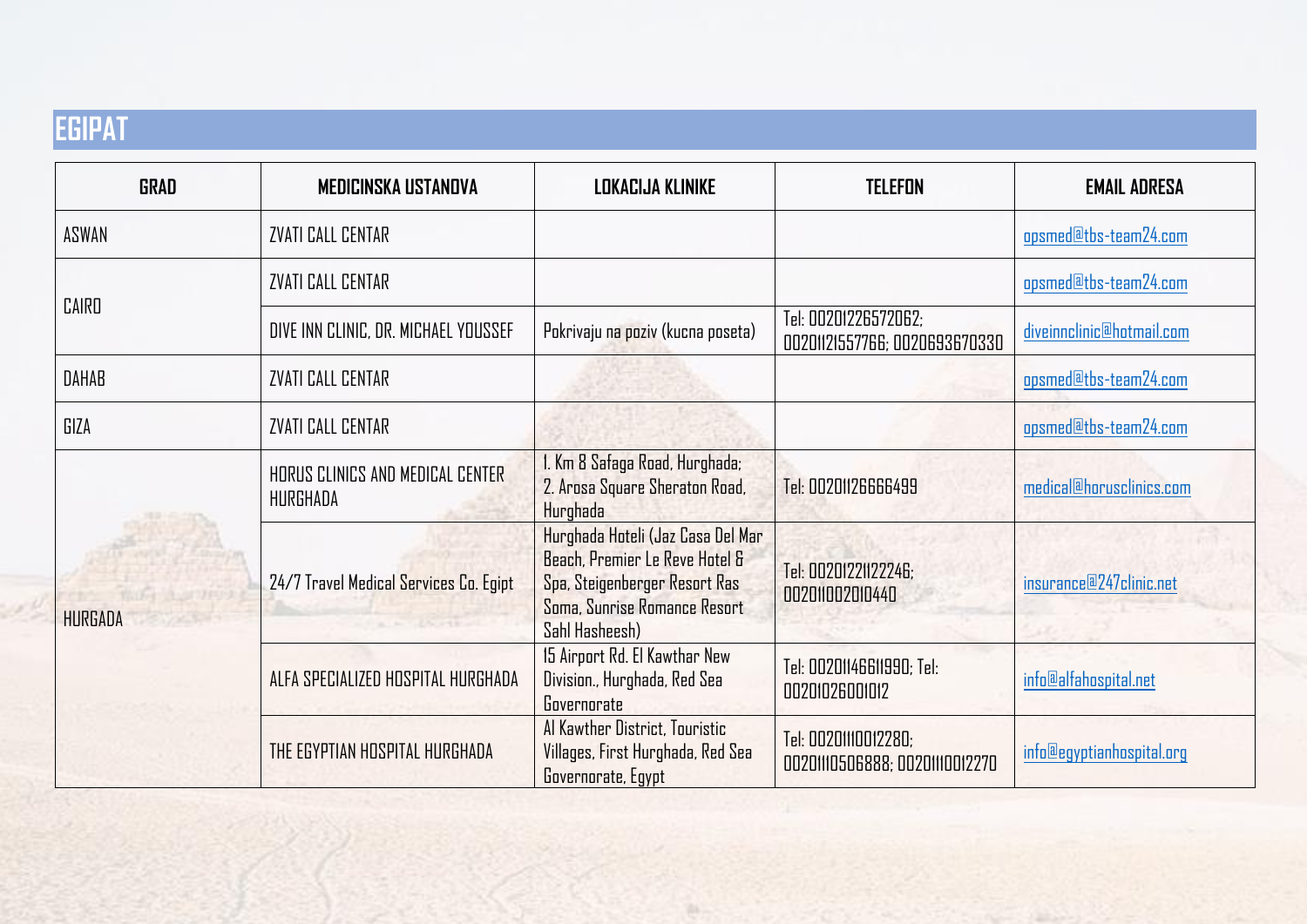|                   | RED SEA HOSPITAL                       | Red Sea, Hurghada, El Nasr Road<br>(u blizini čuvenog trga Sakala)                                                                                                                                                                                                  | Tel: 00201283134458; Mob:<br>00201005032445           | info@redseahospital.net                                     |
|-------------------|----------------------------------------|---------------------------------------------------------------------------------------------------------------------------------------------------------------------------------------------------------------------------------------------------------------------|-------------------------------------------------------|-------------------------------------------------------------|
|                   | ROYAL HOSPITAL HURGADA                 | Airport Road, ispred škole Rajack                                                                                                                                                                                                                                   | Tel: 00201211113277:<br>0020659200000                 | insurance@royalhospital-eg.com<br>info@royalhospital-eg.com |
|                   | <b>MISR CLINIC</b>                     | Sheraton street, Hurghada                                                                                                                                                                                                                                           | Tel: 0021555558622; Mob:<br>0020653452222             | medical@misrclinics.com                                     |
|                   | ON CALL CLINIC                         | Lokacijal: Flat No. 4, Building No. 5,<br>Banks District St., Mubarak 2,<br>Hurghada, Red Sea.<br>Lokacija2: Flat No. 5, Building No.<br>177, Banks District St., Al kawther,<br>Hurghada, Red Sea, Egypt (beside<br>Hani Mix Infront of Samir & Ali<br>Stationary) | Tel: 0020653402993; Mob:<br>00201200321996            | ops@oncall-clinic.com                                       |
| LUXOR             | <b>ZVATI CALL CENTAR</b>               |                                                                                                                                                                                                                                                                     |                                                       | opsmed@tbs-team24.com                                       |
|                   | Dive Inn Clinic, Dr. Michael Youssef   | Pokrivaju na poziv (kucna poseta)                                                                                                                                                                                                                                   | Tel: 00201226572062:<br>00201121557766; 0020693670330 | diveinnelinic@hotmail.com                                   |
| <b>MAKADI BAY</b> | THE EGYPTIAN HOSPITAL HURGHADA         | Dolaze na poziv                                                                                                                                                                                                                                                     | Tel: 00201110012280;<br>0020110506888; 00201110012270 | info@egyptianhospital.org                                   |
| <b>MARSA ALAM</b> | ON CALL CLINIC                         | blizu Grand Rest Hotela                                                                                                                                                                                                                                             | Tel: 0020653402993; Mob:<br>00201200321996            | ops@oncall-clinic.com                                       |
|                   | 24/7 Travel Medical Services Co. Egipt | Marsa Alam Hoteli (Hotelux<br>Oriental Dream, Iberotel Costa<br>Mares, Jaz Dar El Madina, Jaz<br>Lamaya Resort, Jaz Maraya<br>Resort, Jaz Samaya, Jaz Maraya<br>Resort, Jaz Samaya, Jaz Solaya,<br>Royal Tulip Beach Resort,                                        | Tel: 00201221122246;<br>002011002010440               | insurance@247clinic.net                                     |

Ξ,